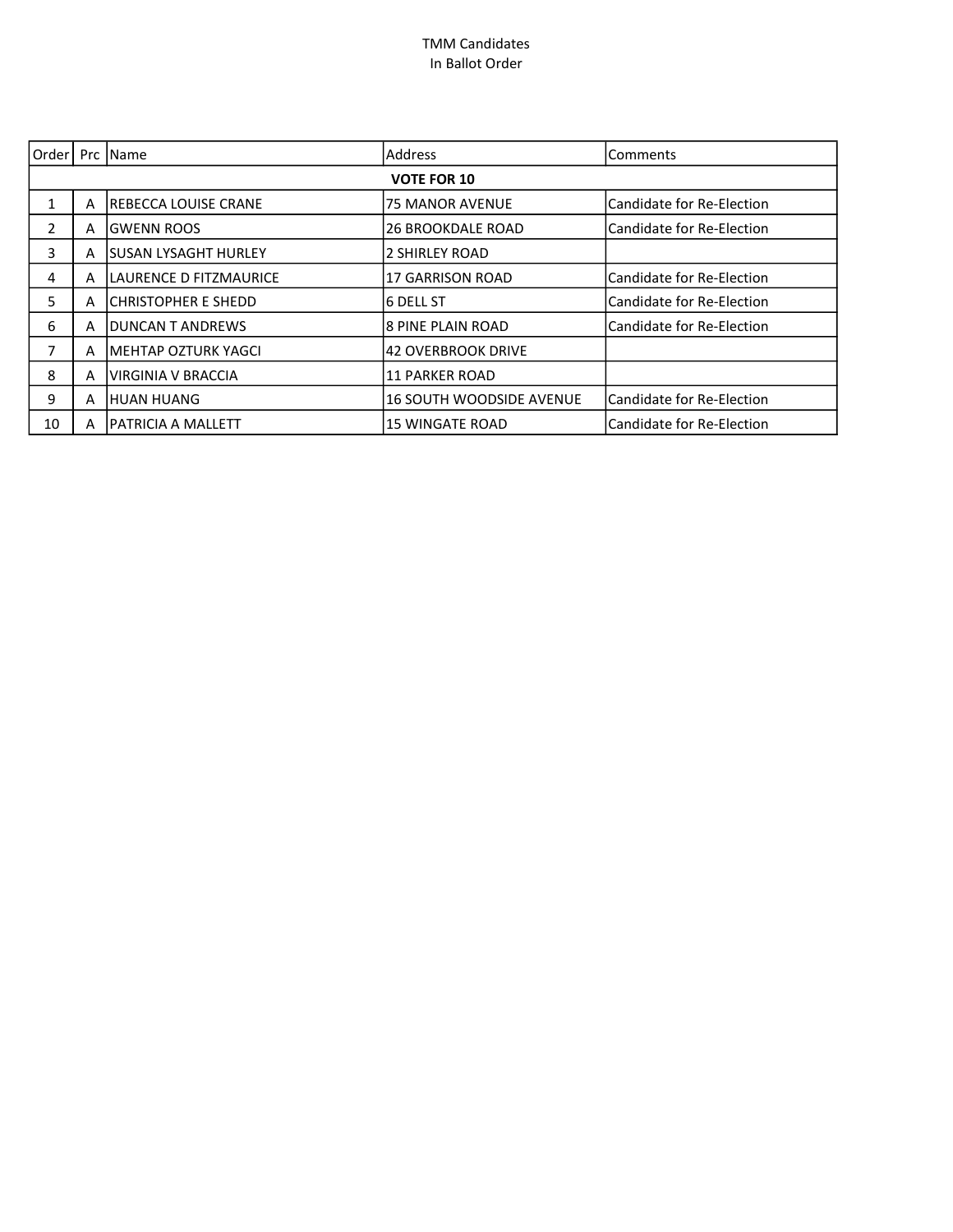| Order   Prc   Name |                    |                             | Address                    | Comments                  |  |  |
|--------------------|--------------------|-----------------------------|----------------------------|---------------------------|--|--|
|                    | <b>VOTE FOR 30</b> |                             |                            |                           |  |  |
| $\mathbf{1}$       | B                  | <b>IVY WANG</b>             | 78 IVY ROAD                |                           |  |  |
| $\overline{2}$     | B                  | <b>HAIHONG LI</b>           | <b>11 STRATHMORE RD</b>    | Candidate for Re-Election |  |  |
| 3                  | B                  | <b>SKYE JACOBS</b>          | 97 RUSSELL ROAD            |                           |  |  |
| 4                  | B                  | PETRO LISOWSKY              | 26 FELLS RD                | Candidate for Re-Election |  |  |
| 5                  | B                  | <b>DAVID L MURPHY</b>       | 15 HIGH MEADOW CIRCLE      | Candidate for Re-Election |  |  |
| 6                  | B                  | <b>MELISSA A MARTIN</b>     | <b>175 WESTON ROAD</b>     | Candidate for Re-Election |  |  |
| $\overline{7}$     | B                  | JOSEPH SCHOTT               | <b>26 HALSEY AVENUE</b>    |                           |  |  |
| 8                  | B                  | ALBERT BENEDICT KRUG, III   | 14 WILLOW ROAD             | Candidate for Re-Election |  |  |
| 9                  | B                  | lsong hu                    | 53 HALSEY AVENUE           |                           |  |  |
| 10                 | B                  | <b>EUNICE B GROARK</b>      | 34 SUMMIT RD               | Candidate for Re-Election |  |  |
| 11                 | B                  | <b>EVAN R EKLUND</b>        | <b>5 MARTIN ROAD</b>       |                           |  |  |
| 12                 | B                  | <b>KEVIN FRANCIS HANRON</b> | 978 WORCESTER ST, #312     | Candidate for Re-Election |  |  |
| 13                 | B                  | AMY E MCCARRON              | <b>2 LAWRENCE ROAD</b>     | Candidate for Re-Election |  |  |
| 14                 | B                  | JAMES L ROBERTI             | 235 WESTON ROAD            | Candidate for Re-Election |  |  |
| 15                 | B                  | JOSEPH MICHAEL HICKSON, III | <b>298 WESTON ROAD</b>     | Candidate for Re-Election |  |  |
| 16                 | B                  | <b>BETSY G ROBERTI</b>      | <b>235 WESTON ROAD</b>     | Candidate for Re-Election |  |  |
| 17                 | B                  | ROBERTA MORGENSTERN         | <b>16 CLEVELAND ROAD</b>   | Candidate for Re-Election |  |  |
| 18                 | B                  | MIDDLETON ANSLEY MARTIN, JR | 11 BAY VIEW ROAD           | Candidate for Re-Election |  |  |
| 19                 | B                  | <b>CAROLINE A FRIENDLY</b>  | 42 WILLOW ROAD             |                           |  |  |
| 20                 | B                  | <b>KATHERINE S CORT</b>     | <b>25 FISHER AVENUE</b>    | Candidate for Re-Election |  |  |
| 21                 | B                  | ARTHUR S PRIVER             | <b>26 LINWOOD ROAD</b>     | Candidate for Re-Election |  |  |
| 22                 | B                  | <b>KELLY C FRIENDLY</b>     | 42 WILLOW ROAD             | Candidate for Re-Election |  |  |
| 23                 | B                  | S PETER W JONES             | 5 HALSEY AVENUE            | Candidate for Re-Election |  |  |
| 24                 | B                  | <b>NORA TRACY PHILLIPS</b>  | 10 AVON ROAD               |                           |  |  |
| 25                 | B                  | SCOTT K BENDER              | 30 IVY ROAD                | Candidate for Re-Election |  |  |
| 26                 | B                  | <b>CHRISTINA HORNER</b>     | <b>8 SUMMIT ROAD</b>       |                           |  |  |
| 27                 | B                  | <b>GARY ARTHUR</b>          | 43 AVON RD.                | Candidate for Re-Election |  |  |
| 28                 | B                  | PAUL THOMAS DELANEY         | 251A WESTON ROAD           | Candidate for Re-Election |  |  |
| 29                 | B                  | NATHALIE Y de FONTNOUVELLE  | 50 SUMMIT RD               | Candidate for Re-Election |  |  |
| 30                 | B                  | <b>FREDRICK E BUNGER</b>    | <b>1 CURVE STREET</b>      | Candidate for Re-Election |  |  |
| 31                 | B                  | DEED MCCOLLUM               | <b>6 PICKEREL TERRACE</b>  |                           |  |  |
| 32                 | B                  | LINDA H CHOW                | <b>21 LAFAYETTE CIRCLE</b> | Candidate for Re-Election |  |  |
| 33                 | B                  | <b>MARY EATON CROWN</b>     | <b>23 OAKENCROFT ROAD</b>  | Candidate for Re-Election |  |  |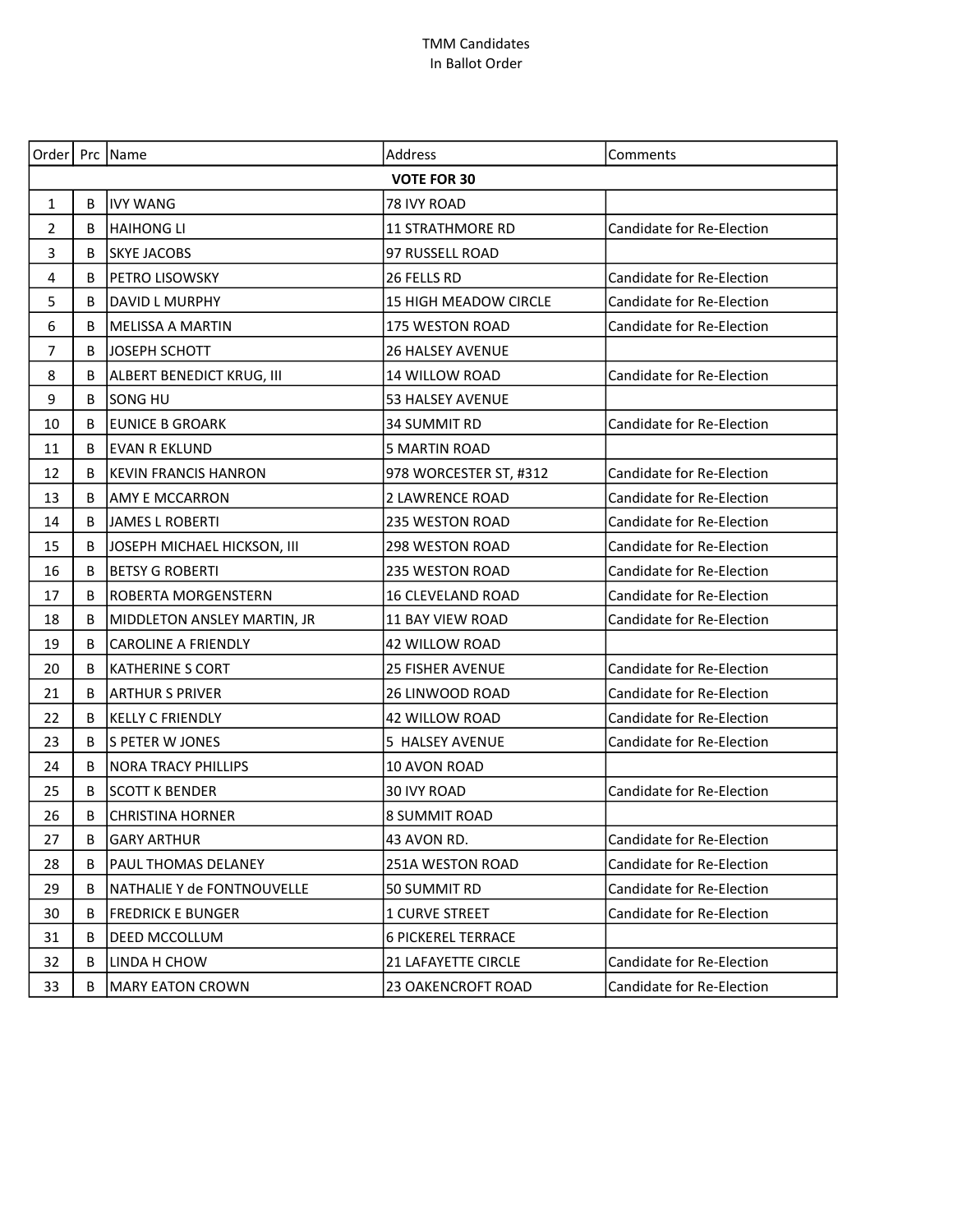| Order                   |                    | Prc Name                            | <b>Address</b>            | Comments                         |  |
|-------------------------|--------------------|-------------------------------------|---------------------------|----------------------------------|--|
|                         | <b>VOTE FOR 30</b> |                                     |                           |                                  |  |
| 1                       | C                  | ANDREA N WARD                       | 28 APPIAN DRIVE           | Candidate for Re-Election        |  |
| $\overline{2}$          | C                  | <b>WENDY HARRIS GARBER</b>          | <b>3 GARDEN ROAD</b>      |                                  |  |
| 3                       | C                  | LEANNE J LEIBMAN                    | <b>31 HAMPSHIRE ROAD</b>  | Candidate for Re-Election        |  |
| $\overline{\mathbf{4}}$ | C                  | SHANI M DEFINA                      | 71 ARNOLD ROAD            | Candidate for Re-Election        |  |
| 5                       | C                  | <b>ANDREA P LINDSEY</b>             | 63 GARDEN ROAD, #G8       |                                  |  |
| 6                       | C                  | HYUN SOOK RYU SONG                  | 73 OLD COLONY ROAD        | Candidate for Re-Election        |  |
| $\overline{7}$          | C                  | MARTIN JAY MCHALE, JR               | 35 ARNOLD ROAD            | Candidate for Re-Election        |  |
| 8                       | C                  | STEVEN D FESSLER                    | 42 WACHUSETT ROAD         | Candidate for Re-Election        |  |
| 9                       | C                  | <b>CHRISTINE S MIZZI</b>            | <b>16 SUFFOLK ROAD</b>    | Candidate for Re-Election        |  |
| 10                      | C                  | SUSAN K MAGGIONI                    | 54 COLBURN ROAD           |                                  |  |
| 11                      | C                  | LINDA OLIVER GRAPE                  | 61 LOWELL ROAD            | Candidate for Re-Election        |  |
| 12                      | C                  | ANN WELKE RAPPAPORT                 | 7 BRADFORD ROAD           | Candidate for Re-Election        |  |
| 13                      | C                  | SHARON L GRAY                       | <b>12 ARNOLD ROAD</b>     | Candidate for Re-Election        |  |
| 14                      | C                  | JEFFREY L LEVITAN                   | 43 TANGLEWOOD ROAD        | Candidate for Re-Election        |  |
| 15                      | C                  | <b>ROYALL H SWITZLER</b>            | <b>10 OAKRIDGE ROAD</b>   | Candidate for Re-Election        |  |
| 16                      | C                  | <b>BEATRICE BEZMALINOVIC DHEBAR</b> | 10 BELLEVUE ROAD          | Candidate for Re-Election        |  |
| 17                      | C                  | AMY SB GOTTSCHALK                   | <b>44 AUDUBON ROAD</b>    | Candidate for Re-Election        |  |
| 18                      | C                  | LOIS C. SULLIVAN                    | <b>15 NANTUCKET ROAD</b>  | Candidate for Re-Election        |  |
| 19                      | C                  | <b>MARCIA TESTA SIMONSON</b>        | <b>23 WOODCLIFF ROAD</b>  | Candidate for Re-Election        |  |
| 20                      | $\mathsf{C}$       | <b>KATHY Y EGAN</b>                 | <b>12 STANFORD ROAD</b>   | Candidate for Re-Election        |  |
| 21                      | C                  | MARY PENELOPE ROSSANO               | <b>63 HUNDREDS CIRCLE</b> | Candidate for Re-Election        |  |
| 22                      | C                  | <b>SARA H RAVERET</b>               | 11 SUFFOLK ROAD           | Candidate for Re-Election        |  |
| 23                      | C                  | <b>ANN M HOWLEY</b>                 | <b>5 HUNDREDS CIRCLE</b>  | Candidate for Re-Election        |  |
| 24                      | C                  | PAMELA POSEY                        | <b>6 BRADFORD ROAD</b>    | <b>Candidate for Re-Election</b> |  |
| 25                      | C                  | DONALD S SHEPARD                    | <b>16 CRANMORE ROAD</b>   | Candidate for Re-Election        |  |
| 26                      | C                  | LUCY ROONEY KAPPLES                 | 79 LEDGEWAYS              | Candidate for Re-Election        |  |
| 27                      |                    | LUCIENNE V RONCO                    | 16 GARDEN ROAD            |                                  |  |
| 28                      | C                  | PETER A MARX                        | 60 VALLEY ROAD            | Candidate for Re-Election        |  |
| 29                      | C                  | <b>MORRIS RUSTY KELLOGG</b>         | 63 GARDEN ROAD, #C1       |                                  |  |
| 30                      | C                  | <b>KELLY MCCOULF NORRIS</b>         | 11 TANGLEWOOD RD          | Candidate for Re-Election        |  |
| 31                      | C                  | SARAH H PEDERSEN                    | 116 GLEN ROAD             | Candidate for Re-Election        |  |
| 32                      | C                  | <b>HOLLY M GRACE</b>                | <b>158 BRISTOL ROAD</b>   |                                  |  |
| 33                      | C                  | <b>KATE MCGEOUGH</b>                | 190 BRISTOL ROAD          |                                  |  |
| 34                      | C                  | <b>THOMAS H ULFELDER</b>            | 22 SAGAMORE ROAD          | Candidate for Re-Election        |  |
| 35                      | C                  | <b>ELIZABETH LASHWAY</b>            | 38 LOWELL ROAD            | Candidate for Re-Election        |  |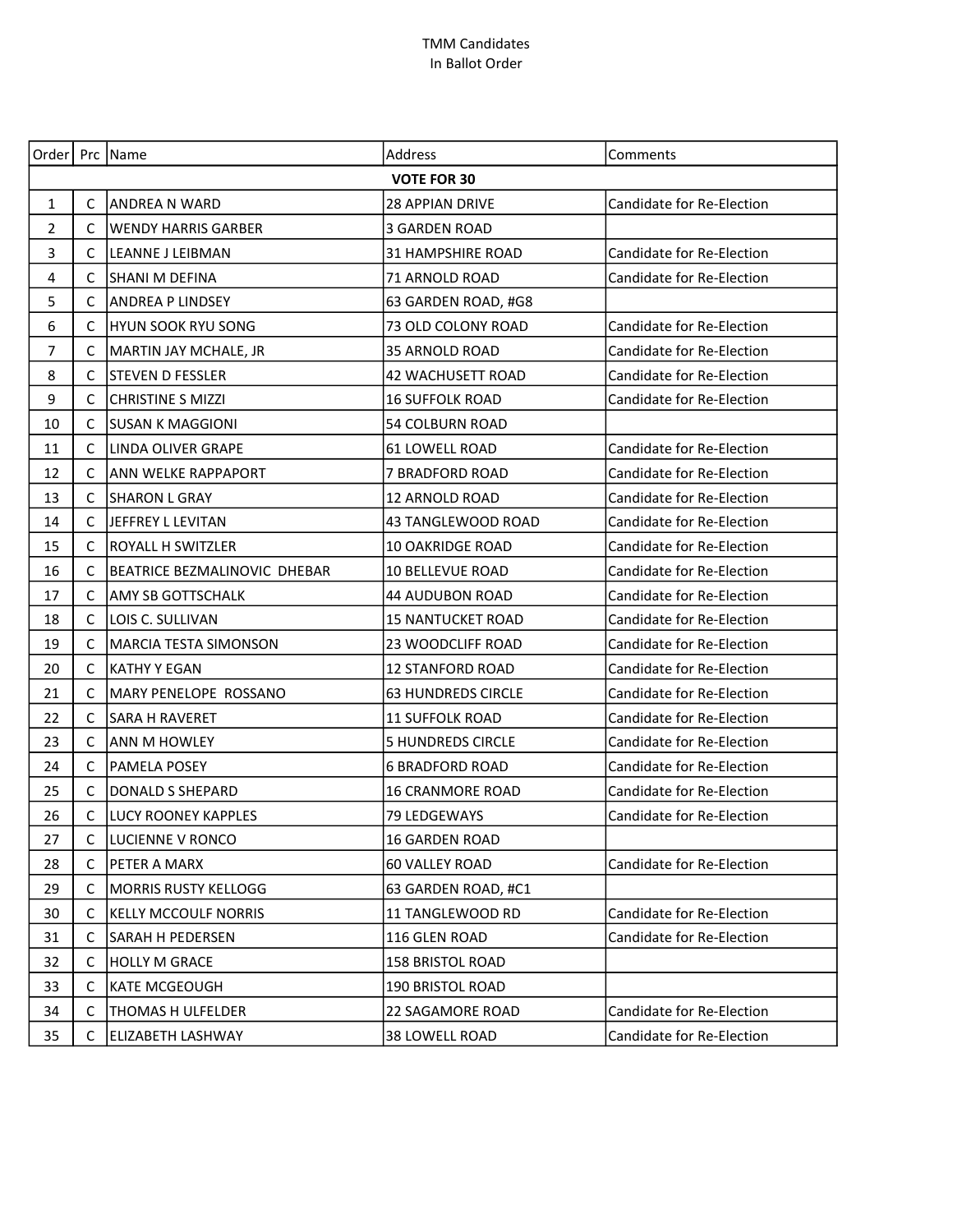|                |                    | Order   Prc   Name           | Address                    | Comments                         |  |  |
|----------------|--------------------|------------------------------|----------------------------|----------------------------------|--|--|
|                | <b>VOTE FOR 30</b> |                              |                            |                                  |  |  |
| $\mathbf{1}$   | D                  | <b>DIANE E HALL</b>          | <b>80 PROSPECT STREET</b>  | Candidate for Re-Election        |  |  |
| $\overline{2}$ | D                  | <b>CHRISTINE A KEHOE</b>     | 29 WOODLAWN AVENUE         | Candidate for Re-Election        |  |  |
| 3              | D                  | <b>DEREK B REDGATE</b>       | <b>30 WOODLAWN AVENUE</b>  |                                  |  |  |
| 4              | D                  | ILLANA S NISSENBAUM          | 29 REDWING ROAD            |                                  |  |  |
| 5              | D                  | MAURA MURPHY                 | <b>21 FAIRBANKS AVENUE</b> | Candidate for Re-Election        |  |  |
| 6              | D                  | LORI A FERRANTE              | 9 CRESCENT STREET          | Candidate for Re-Election        |  |  |
| $\overline{7}$ | D                  | ELIZABETH SULLIVAN WOODS     | 78 LONGFELLOW ROAD         | Candidate for Re-Election        |  |  |
| 8              | D                  | <b>RICHARD GORDON HOWES</b>  | 9 OAKLAND ST               | Candidate for Re-Election        |  |  |
| 9              | D                  | W ARTHUR GARRITY III         | 27 WOODLAWN AVENUE         | Candidate for Re-Election        |  |  |
| 10             | D                  | MARGIE PALLADINO             | 37 BOULDER RD              | Candidate for Re-Election        |  |  |
| 11             | D                  | PATTI QUIGLEY                | 7 KIPLING ROAD             | <b>Candidate for Re-Election</b> |  |  |
| 12             | D                  | <b>ETHAN I DAVIS</b>         | 33 WOODLAWN AVENUE         | Candidate for Re-Election        |  |  |
| 13             | D                  | <b>GAIL FRANCES SULLIVAN</b> | <b>19 KIPLING ROAD</b>     | Candidate for Re-Election        |  |  |
| 14             | D                  | <b>IAN COHEN</b>             | <b>8 RIVERDALE ROAD</b>    |                                  |  |  |
| 15             | D                  | CAROL LYNN ALMEDA-MORROW     | 7 LONGFELLOW ROAD          | Candidate for Re-Election        |  |  |
| 16             | D                  | SANDRA SABA JOSEPH           | 52 DAMIEN ROAD             | Candidate for Re-Election        |  |  |
| 17             | D                  | ELLIOT GODFREY SWAN          | 49 DAMIEN ROAD             | Candidate for Re-Election        |  |  |
| 18             | D                  | STEPHEN G MURPHY             | <b>13 INTERVALE ROAD</b>   | Candidate for Re-Election        |  |  |
| 19             | D                  | <b>MARK B BENJAMIN</b>       | <b>314 WALNUT STREET</b>   |                                  |  |  |
| 20             | D                  | ELIZABETH H SHLALA           | <b>4 OAKLAND STREET</b>    | Candidate for Re-Election        |  |  |
| 21             | D                  | <b>CRAIG EDWARD MACK</b>     | <b>14 BANCROFT ROAD</b>    |                                  |  |  |
| 22             | D                  | JOHN D LANZA                 | <b>18 OAKLAND STREET</b>   | Candidate for Re-Election        |  |  |
| 23             | D                  | LINA EVE VITA MUSAYEV        | 26 CEDAR STREET            | Candidate for Re-Election        |  |  |
| 24             | D                  | <b>MASON R SMITH</b>         | <b>50 EMERSON ROAD</b>     | Candidate for Re-Election        |  |  |
| 25             | D                  | JJOHN W HUSSEY JR            | <b>37 PINE RIDGE ROAD</b>  | Candidate for Re-Election        |  |  |
| 26             | D                  | LAURA ROBERT-FRAGASSO        | <b>10 GREENLAWN AVENUE</b> | Candidate for Re-Election        |  |  |
| 27             | D                  | JOHN G SCHULER               | 27 WASHINGTON STREET, #347 | Candidate for Re-Election        |  |  |
| 28             | D                  | RICHARD D HILL JR            | <b>19 HECKLE STREET</b>    | Candidate for Re-Election        |  |  |
| 29             | D                  | <b>QUENTIN S PRIDEAUX</b>    | 75 EMERSON ROAD            | Candidate for Re-Election        |  |  |
| 30             | D                  | LAURA SCHOTSKY OLTON         | <b>38 THACKERAY ROAD</b>   | Candidate for Re-Election        |  |  |
| 31             | D                  | <b>ANN-MARA S LANZA</b>      | <b>18 OAKLAND STREET</b>   | Candidate for Re-Election        |  |  |
| 32             | D                  | <b>MARY BETH GRIMM</b>       | <b>4 BOW STREET</b>        |                                  |  |  |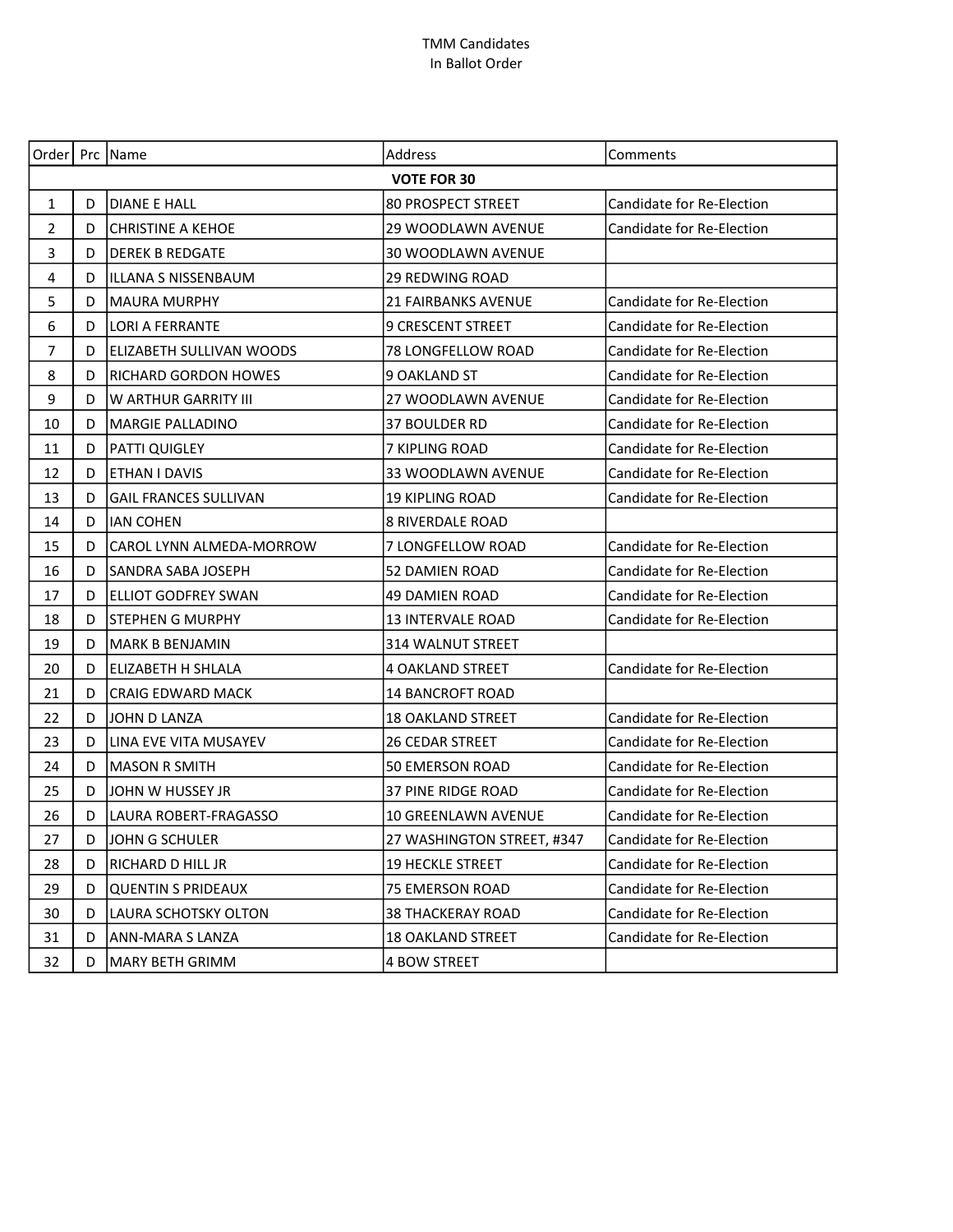|                         |                    | Order   Prc   Name           | Address                    | Comments                  |  |  |
|-------------------------|--------------------|------------------------------|----------------------------|---------------------------|--|--|
|                         | <b>VOTE FOR 30</b> |                              |                            |                           |  |  |
| 1                       | E                  | JOHN FREDERICK ERHARD        | 90 SEAWARD RD              | Candidate for Re-Election |  |  |
| $\overline{2}$          | E                  | <b>RUSSELL THOMAS GENTRY</b> | <b>19 CLOVELLY ROAD</b>    |                           |  |  |
| 3                       | E                  | NANCY L GOODEN WESTENBERG    | 50 WINDSOR ROAD            | Candidate for Re-Election |  |  |
| $\overline{\mathbf{4}}$ | E                  | THOMAS J MACDONALD           | <b>1 MULHERIN LANE</b>     | Candidate for Re-Election |  |  |
| 5                       | E                  | SYLVIA T HAHN-GRIFFITHS      | <b>64 ABBOTT ROAD</b>      | Candidate for Re-Election |  |  |
| 6                       | E                  | JACQUI VAN LOOY              | <b>41 HUNNEWELL STREET</b> |                           |  |  |
| $\overline{7}$          | E                  | <b>DENNIS M DISCHINO</b>     | <b>3 BURKE LANE</b>        |                           |  |  |
| 8                       | E                  | LISE M OLNEY                 | <b>15 WINDSOR ROAD</b>     | Candidate for Re-Election |  |  |
| 9                       | E                  | JEFFREY KLURFELD             | <b>12 HARRIS AVENUE</b>    | Candidate for Re-Election |  |  |
| 10                      | E                  | REGINA C LAROCQUE            | 49 MADISON ROAD            | Candidate for Re-Election |  |  |
| 11                      | Ε                  | <b>PAUL A CRAMER</b>         | <b>21 LAUREL AVENUE</b>    | Candidate for Re-Election |  |  |
| 12                      | E                  | NEAL R GOINS                 | <b>16 CLOVELLY ROAD</b>    | Candidate for Re-Election |  |  |
| 13                      | E.                 | <b>RANI ELWY</b>             | <b>26 LAUREL AVENUE</b>    | Candidate for Re-Election |  |  |
| 14                      | E                  | <b>MARY GARD</b>             | <b>21 LAUREL AVENUE</b>    | Candidate for Re-Election |  |  |
| 15                      | E                  | <b>KEVIN J MACDONALD</b>     | 22 JEEFFERSON ROAD         | Candidate for Re-Election |  |  |
| 16                      | E                  | <b>ODESSA MB SANCHEZ</b>     | <b>48 BARTON ROAD</b>      |                           |  |  |
| 17                      | E                  | <b>SUKRU CINAR</b>           | 57 MADISON ROAD            | Candidate for Re-Election |  |  |
| 18                      | E                  | WENDY A HAERING-ENGELS       | 9 CLOVELLY ROAD            | Candidate for Re-Election |  |  |
| 19                      | E                  | <b>JESSICA BETH GRAHAM</b>   | 21 GRANTLAND ROAD          | Candidate for Re-Election |  |  |
| 20                      | E                  | <b>CATHERINE L JOHNSON</b>   | <b>22 STANDISH ROAD</b>    | Candidate for Re-Election |  |  |
| 21                      | E                  | RAINA C MCMANUS              | 2 MULHERIN LANE            | Candidate for Re-Election |  |  |
| 22                      | E                  | WENDY S BECK VON PECCOZ      | <b>26 OAKLAND CIRCLE</b>   | Candidate for Re-Election |  |  |
| 23                      | Е                  | <b>LAURENCE D SHIND</b>      | <b>36 GRANTLAND ROAD</b>   | Candidate for Re-Election |  |  |
| 24                      | E                  | TIMOTHY W FULHAM             | <b>15 WINDSOR ROAD</b>     |                           |  |  |
| 25                      | E                  | JOAN GAUGHAN                 | <b>16 LAUREL TERRACE</b>   | Candidate for Re-Election |  |  |
| 26                      | E                  | KATHERINE L BABSON, JR       | 27 CLOVELLY ROAD           | Candidate for Re-Election |  |  |
| 27                      | Ε                  | JARED W PARKER               | 33 JACKSON ROAD            | Candidate for Re-Election |  |  |
| 28                      | E                  | <b>CAREN PARKER</b>          | 134 ABBOTT ROAD            | Candidate for Re-Election |  |  |
| 29                      | E                  | KATHERINE K MACDONALD        | <b>22 JEFFERSON ROAD</b>   | Candidate for Re-Election |  |  |
| 30                      | Ε                  | <b>SUSAN E RYAN</b>          | <b>29 LINCOLN ROAD</b>     | Candidate for Re-Election |  |  |
| 31                      | Е                  | <b>MARY SCANLON</b>          | <b>23 ARLINGTON RD</b>     | Candidate for Re-Election |  |  |
| 32                      | E                  | <b>MARLA L ROBINSON</b>      | <b>33 WINDSOR ROAD</b>     | Candidate for Re-Election |  |  |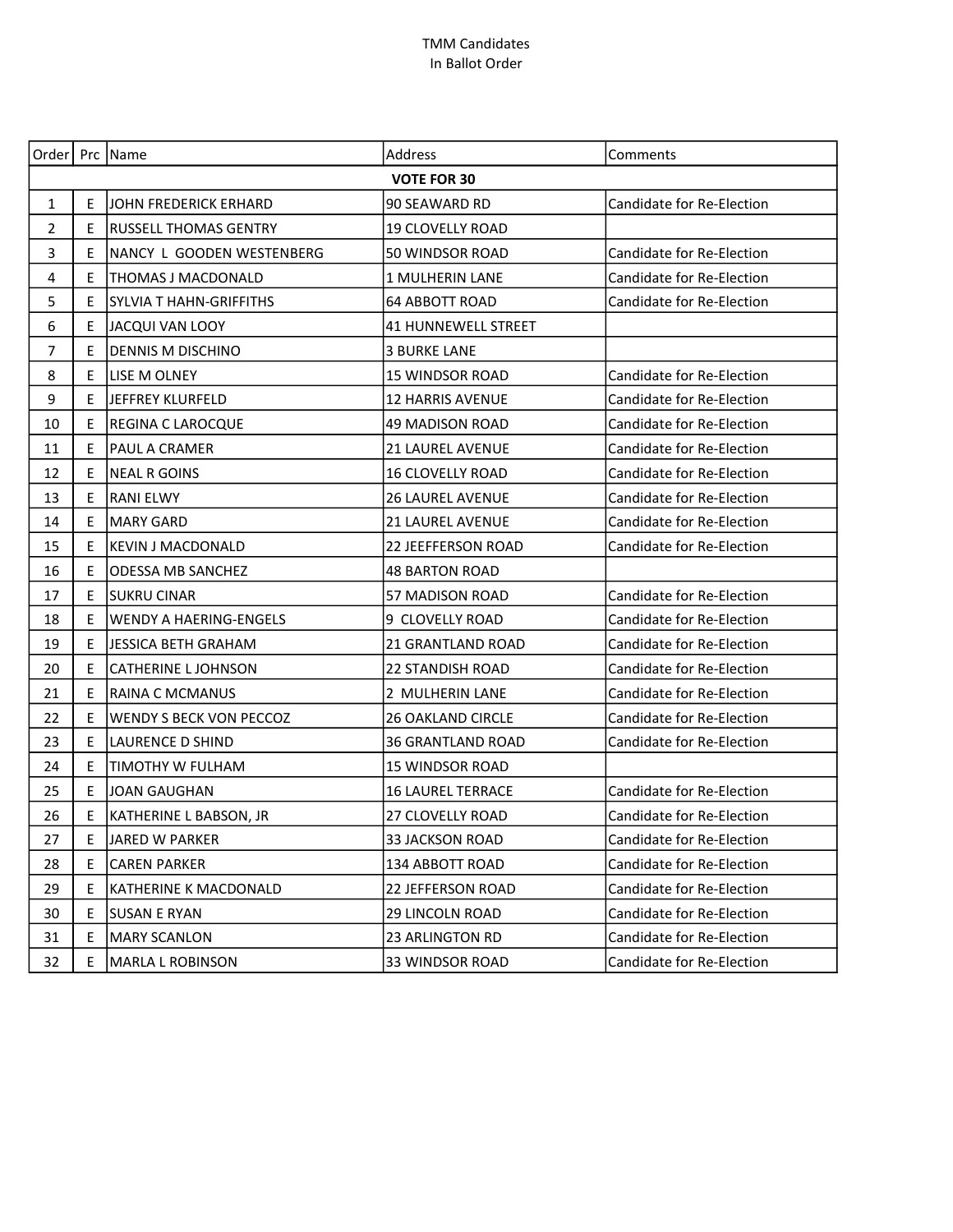| Order   Prc   Name |                    |                                   | Address                     | Comments                         |  |
|--------------------|--------------------|-----------------------------------|-----------------------------|----------------------------------|--|
|                    | <b>VOTE FOR 30</b> |                                   |                             |                                  |  |
| $\mathbf{1}$       | F                  | <b>ELIZABETH LANGE</b>            | <b>34 PEMBROKE ROAD</b>     | Candidate for Re-Election        |  |
| $\overline{2}$     | F                  | <b>SHAWN BAKER</b>                | <b>10 PEMBROKE ROAD</b>     | Candidate for Re-Election        |  |
| 3                  | F                  | <b>CHRISTINE SWENSON LAWRENCE</b> | <b>6 MIDDLESEX STREET</b>   | Candidate for Re-Election        |  |
| 4                  | F                  | <b>PRUDENCE B HAY</b>             | 10 INGRAHAM ROAD            | <b>Candidate for Re-Election</b> |  |
| 5                  | F                  | <b>DAVID LIVINGSTON</b>           | 185 WINDING RIVER ROAD      | Candidate for Re-Election        |  |
| 6                  | F                  | JULIE RISING BRYAN                | 54 FULLER BROOK ROAD        | Candidate for Re-Election        |  |
| $\overline{7}$     | F                  | <b>LISA COLLINS</b>               | <b>15 KENILWORTH CIRCLE</b> |                                  |  |
| 8                  | F                  | MICHELE DRAGON LIVINGSTON         | 185 WINDING RIVER ROAD      | <b>Candidate for Re-Election</b> |  |
| 9                  | F                  | <b>FREDERIC W RIPLEY</b>          | 34 CARTWRIGHT ROAD          | Candidate for Re-Election        |  |
| 10                 | F                  | <b>HOPE CROSIER</b>               | 119 BENVENUE STREET         | Candidate for Re-Election        |  |
| 11                 | F                  | DAVID RYAN DAWS                   | <b>26 CARTWRIGHT ROAD</b>   |                                  |  |
| 12                 | F                  | MICHAEL J MASTRIANNI              | <b>30 PEMBROKE ROAD</b>     | Candidate for Re-Election        |  |
| 13                 | F                  | <b>MAGGIE N EGGER</b>             | 66 RIDGE HILL FARM RD       | Candidate for Re-Election        |  |
| 14                 | F                  | NICHOLE ANN BERNIER               | 145 GREAT PLAIN AVENUE      | Candidate for Re-Election        |  |
| 15                 | F                  | NIKI BRINKMAN-OFENLOCH            | 24 SABRINA RD               | Candidate for Re-Election        |  |
| 16                 | F                  | <b>SARA A JENNINGS</b>            | 26 LEHIGH ROAD              | Candidate for Re-Election        |  |
| 17                 | F                  | <b>STEVEN J SIMONS</b>            | 10 WOODRIDGE ROAD           | Candidate for Re-Election        |  |
| 18                 | F                  | SALVATORE DEFAZIO III             | 88 FULLER BROOK ROAD        | Candidate for Re-Election        |  |
| 19                 | F                  | <b>ELAINE M PUTNAM</b>            | <b>200 GROVE STREET</b>     | Candidate for Re-Election        |  |
| 20                 | F                  | <b>ANNE P COHEN</b>               | 106 BENVENUE STREET         | Candidate for Re-Election        |  |
| 21                 | F                  | C MADISON RILEY, III              | 61 LIVINGSTON ROAD          |                                  |  |
| 22                 | F                  | <b>CYNTHIA C EDWARDS</b>          | <b>189 BENVENUE STREET</b>  | Candidate for Re-Election        |  |
| 23                 | F                  | <b>VIRGINIA LEE FERKO</b>         | 155 GROVE STREET            | Candidate for Re-Election        |  |
| 24                 | F                  | MICHAEL ANDREW LICATA             | <b>67 BROOK STREET</b>      | Candidate for Re-Election        |  |
| 25                 | F                  | <b>ERIC M CARLSON</b>             | 4 TEMPLE ROAD               |                                  |  |
| 26                 | F                  | <b>SUSAN KAGAN LANGE</b>          | 24 CORNELL ROAD             | Candidate for Re-Election        |  |
| 27                 | F                  | SHELLY WARD                       | 50 TEMPLE ROAD              | <b>Candidate for Re-Election</b> |  |
| 28                 | F                  | <b>VICTORIA J OSTLER</b>          | 115 GREAT PLAIN AVENUE      | Candidate for Re-Election        |  |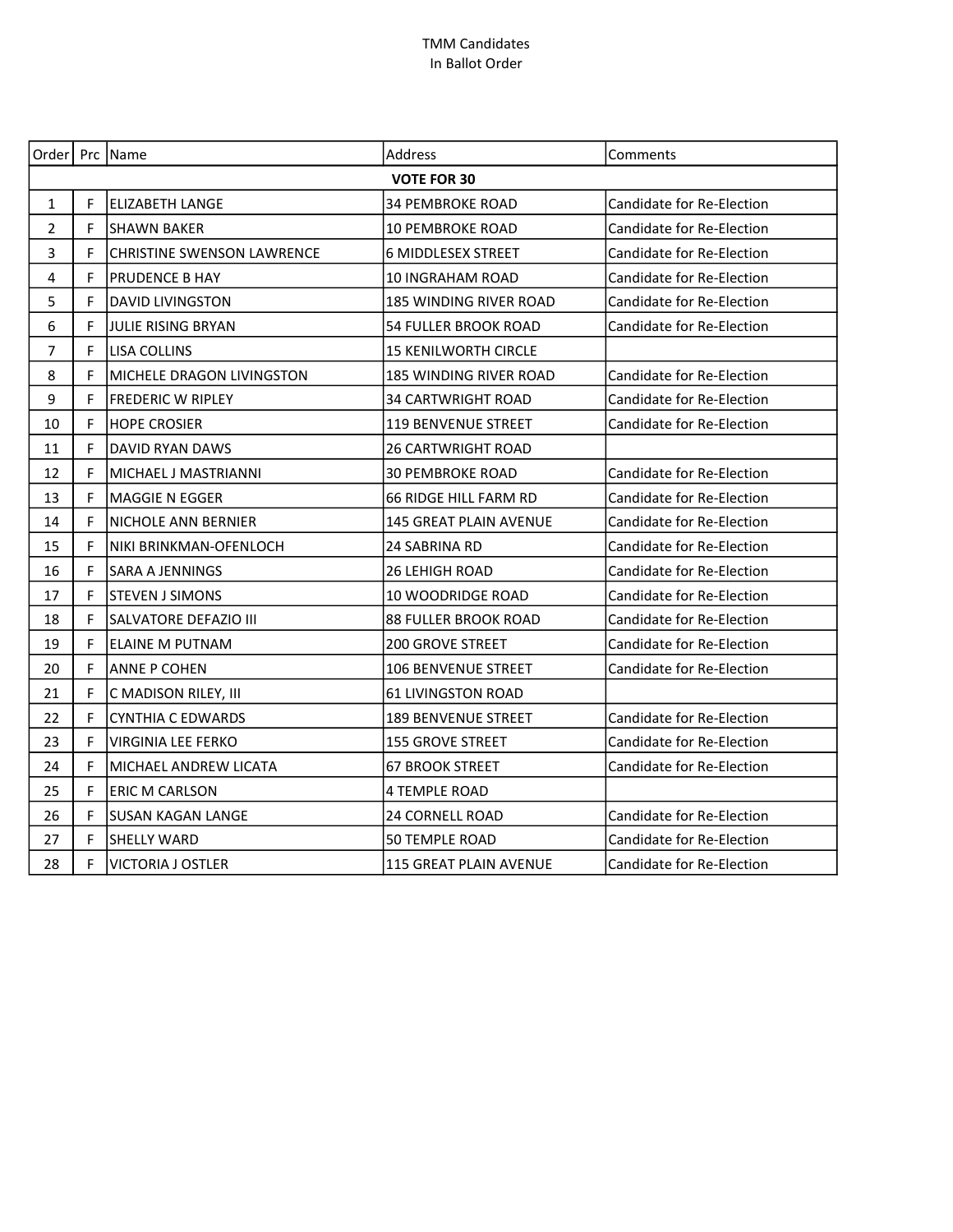|                         |                    | Order   Prc   Name          | Address                  | Comments                         |  |  |
|-------------------------|--------------------|-----------------------------|--------------------------|----------------------------------|--|--|
|                         | <b>VOTE FOR 30</b> |                             |                          |                                  |  |  |
| $\mathbf{1}$            | G                  | <b>SUSAN A MANGIACOTTI</b>  | 59 LEIGHTON RD           | Candidate for Re-Election        |  |  |
| $\overline{2}$          | G                  | LORRI WOODACRE              | <b>21 LEIGHTON ROAD</b>  | Candidate for Re-Election        |  |  |
| 3                       | G                  | <b>ANDREW A WILSON</b>      | <b>32 APPLEBY ROAD</b>   | Candidate for Re-Election        |  |  |
| $\overline{\mathbf{4}}$ | G                  | <b>THADDEUS A HEUER</b>     | 17 ABBOTT STREET         | Candidate for Re-Election        |  |  |
| 5                       | G                  | EDWARD D FOLLAND            | <b>5 BELAIR ROAD</b>     | Candidate for Re-Election        |  |  |
| 6                       | G                  | MARJORIE R FREIMAN          | 75 GROVE STREET, #231    |                                  |  |  |
| $\overline{7}$          | G                  | JE'LESIA JONES              | 11 APPLEBY ROAD #1A      | Candidate for Re-Election        |  |  |
| 8                       | G                  | RUSSELL B ASTLEY III        | <b>52 LEIGHTON ROAD</b>  | Candidate for Re-Election        |  |  |
| 9                       | G                  | <b>FREDERICK W SCHALLER</b> | <b>10 SCHALLER ST</b>    | Candidate for Re-Election        |  |  |
| 10                      | G                  | TAMARA V SIELECKI-DZURDZ    | 14 WABAN STREET          | Candidate for Re-Election        |  |  |
| 11                      | G                  | PAUL H MERRY                | <b>18 BELAIR ROAD</b>    | Candidate for Re-Election        |  |  |
| 12                      | G                  | <b>CRAIG L COHEN</b>        | 28 APPLEBY RD            | Candidate for Re-Election        |  |  |
| 13                      | G                  | MARY ANN CLUGGISH           | 609 WASHINGTON ST #303   | Candidate for Re-Election        |  |  |
| 14                      | G                  | TODD M COOK                 | <b>6 MIDLAND ROAD</b>    | Candidate for Re-Election        |  |  |
| 15                      | G                  | RICHARD MICHAEL SALASOVICH  | 23 APPLEBY ROAD          | Candidate for Re-Election        |  |  |
| 16                      | G                  | PETER SOLOMON               | <b>17 LEIGHTON ROAD</b>  | Candidate for Re-Election        |  |  |
| 17                      | G                  | <b>DIANE CAMPBELL</b>       | 85 GROVE STREET, #305    | Candidate for Re-Election        |  |  |
| 18                      | G                  | <b>KATHLEEN F TRUMBULL</b>  | 7 WABAN STREET #1        | Candidate for Re-Election        |  |  |
| 19                      | G                  | MICHAEL R TOBIN             | <b>45 COTTAGE STREET</b> | <b>Candidate for Re-Election</b> |  |  |
| 20                      | G                  | <b>RENEE B O'SULLIVAN</b>   | <b>14 DENTON ROAD</b>    | Candidate for Re-Election        |  |  |
| 21                      | G                  | JANET Z GIELE               | <b>32 DENTON ROAD</b>    | Candidate for Re-Election        |  |  |
| 22                      | G                  | <b>DOUGLAS W SMITH</b>      | 8 MIDLAND ROAD           | Candidate for Re-Election        |  |  |
| 23                      | G                  | JUDSON L JAFFE              | <b>36 APPLEBY ROAD</b>   | Candidate for Re-Election        |  |  |
| 24                      | G                  | HAROLD N KAPLAN, SR         | 20 POND ROAD             | Candidate for Re-Election        |  |  |
| 25                      | G                  | ALLAN L PORT                | 12 HOMESTEAD ROAD        | Candidate for Re-Election        |  |  |
| 26                      | G                  | <b>ALICE HANLON PEISCH</b>  | 14 WISWALL CIRCLE        | Candidate for Re-Election        |  |  |
| 27                      | G                  | JOAN HACKETT CODY           | 594 WASHINGTON STREET #7 | Candidate for Re-Election        |  |  |